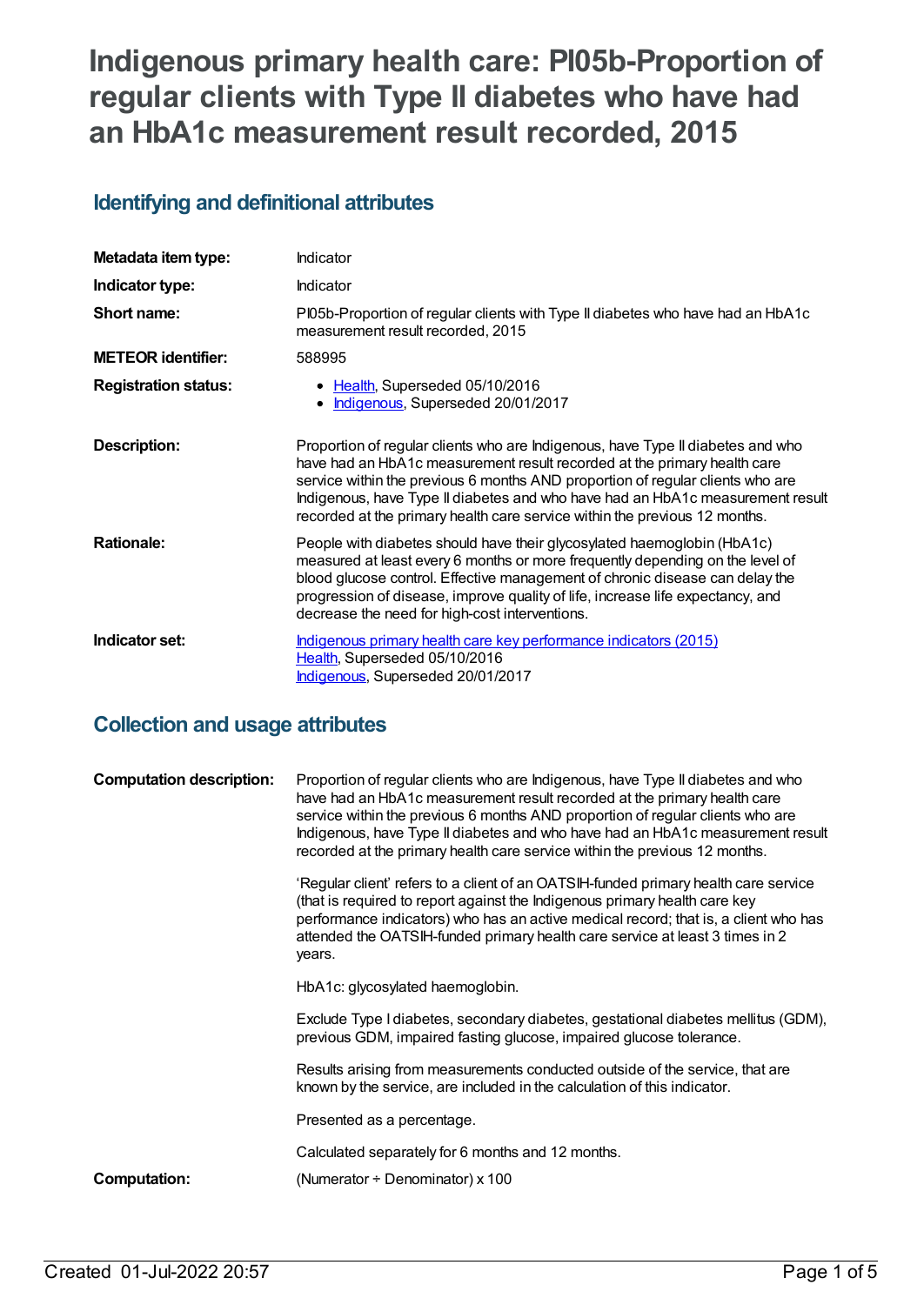| <b>Numerator:</b>        | Calculation A: Number of regular clients who are Indigenous, have Type II diabetes<br>and who have had an HbA1c measurement result recorded at the primary health<br>care service within the previous 6 months.  |
|--------------------------|------------------------------------------------------------------------------------------------------------------------------------------------------------------------------------------------------------------|
|                          | Calculation B: Number of regular clients who are Indigenous, have Type II diabetes<br>and who have had an HbA1c measurement result recorded at the primary health<br>care service within the previous 12 months. |
| Numerator data elements: | <b>Data Element / Data Set-</b>                                                                                                                                                                                  |
|                          | Person-diabetes mellitus status, code NN                                                                                                                                                                         |
|                          | Data Source                                                                                                                                                                                                      |
|                          | Indigenous primary health care data collection                                                                                                                                                                   |
|                          | NMDS / DSS                                                                                                                                                                                                       |
|                          | Indigenous primary health care DSS 2015-17                                                                                                                                                                       |
|                          | Guide for use                                                                                                                                                                                                    |
|                          | Type II diabetes only.                                                                                                                                                                                           |
|                          | Data Element / Data Set-                                                                                                                                                                                         |
|                          | Person-Indigenous status, code N                                                                                                                                                                                 |
|                          | Data Source                                                                                                                                                                                                      |
|                          | Indigenous primary health care data collection                                                                                                                                                                   |
|                          | NMDS / DSS                                                                                                                                                                                                       |
|                          | Indigenous primary health care DSS 2015-17                                                                                                                                                                       |
|                          | Data Element / Data Set-                                                                                                                                                                                         |
|                          | Person-regular client indicator, yes/no code N                                                                                                                                                                   |
|                          | Data Source                                                                                                                                                                                                      |
|                          | Indigenous primary health care data collection                                                                                                                                                                   |
|                          | NMDS / DSS                                                                                                                                                                                                       |
|                          | Indigenous primary health care DSS 2015-17                                                                                                                                                                       |
|                          | Data Element / Data Set-                                                                                                                                                                                         |
|                          | Person-glycosylated haemoglobin measurement result recorded indicator.<br>yes/no code N                                                                                                                          |
|                          | Data Source                                                                                                                                                                                                      |
|                          | Indigenous primary health care data collection                                                                                                                                                                   |
|                          | NMDS / DSS                                                                                                                                                                                                       |
|                          | Indigenous primary health care DSS 2015-17                                                                                                                                                                       |
|                          |                                                                                                                                                                                                                  |
| Denominator:             | Calculation A and B: Total number of regular clients who are Indigenous and have<br>Type II diabetes.                                                                                                            |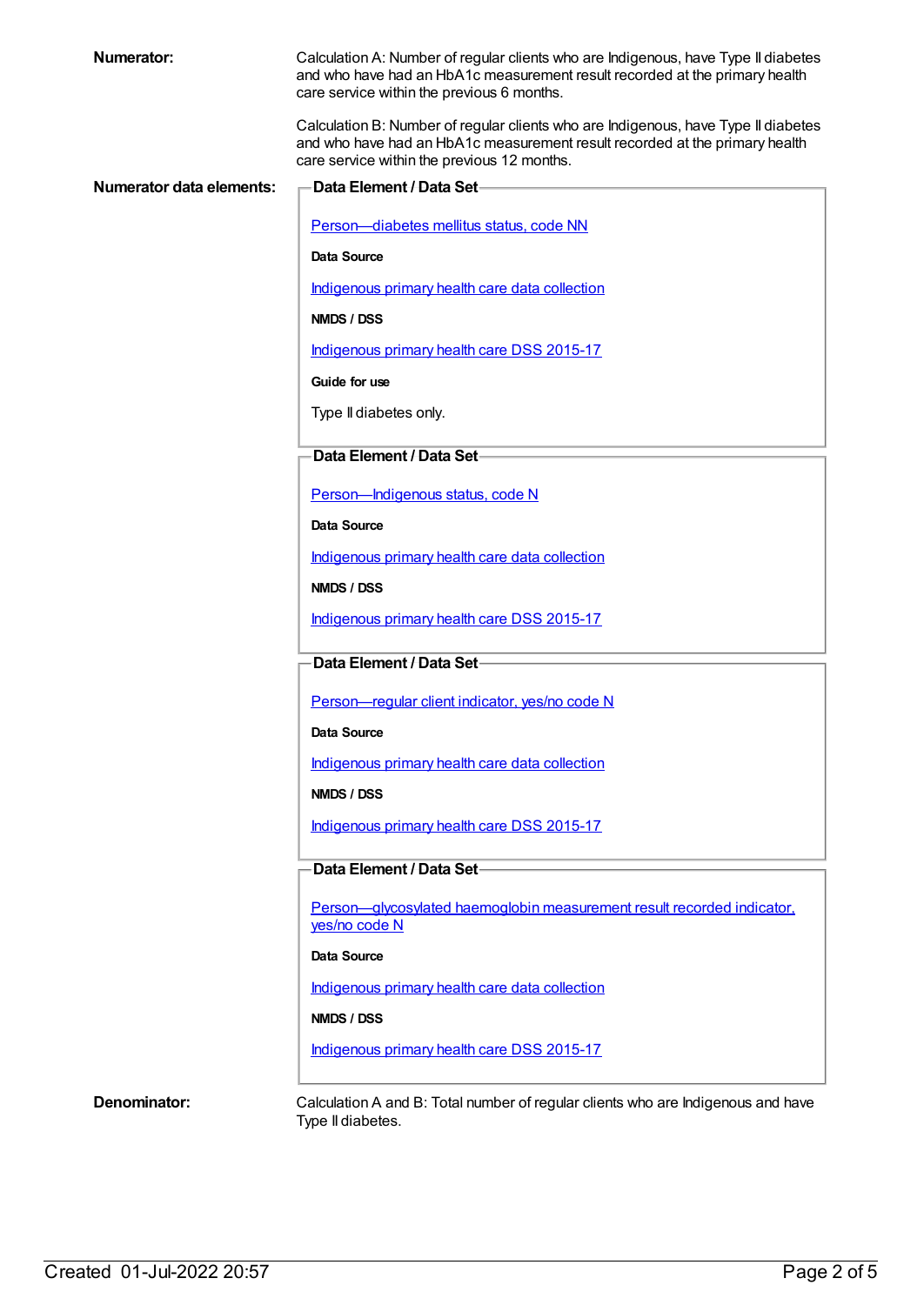#### **Denominator data elements:**

#### **Data Element / Data Set**

[Person—diabetes](https://meteor.aihw.gov.au/content/270194) mellitus status, code NN

**Data Source**

[Indigenous](https://meteor.aihw.gov.au/content/430643) primary health care data collection

**NMDS / DSS**

[Indigenous](https://meteor.aihw.gov.au/content/585036) primary health care DSS 2015-17

**Guide for use**

Type II diabetes only.

#### **Data Element / Data Set**

[Person—Indigenous](https://meteor.aihw.gov.au/content/291036) status, code N

**Data Source**

[Indigenous](https://meteor.aihw.gov.au/content/430643) primary health care data collection

**NMDS / DSS**

[Indigenous](https://meteor.aihw.gov.au/content/585036) primary health care DSS 2015-17

#### **Data Element / Data Set**

[Person—regular](https://meteor.aihw.gov.au/content/436639) client indicator, yes/no code N

**Data Source**

[Indigenous](https://meteor.aihw.gov.au/content/430643) primary health care data collection

**NMDS / DSS**

[Indigenous](https://meteor.aihw.gov.au/content/585036) primary health care DSS 2015-17

#### **Disaggregation:** 1. Sex:

- a) Male b) Female
- 2. Age: a) 0-4 years b) 5-14 years c) 15-24 years d) 25-34 years e) 35-44 years f) 45-54 years g) 55-64 years h) 65 years and over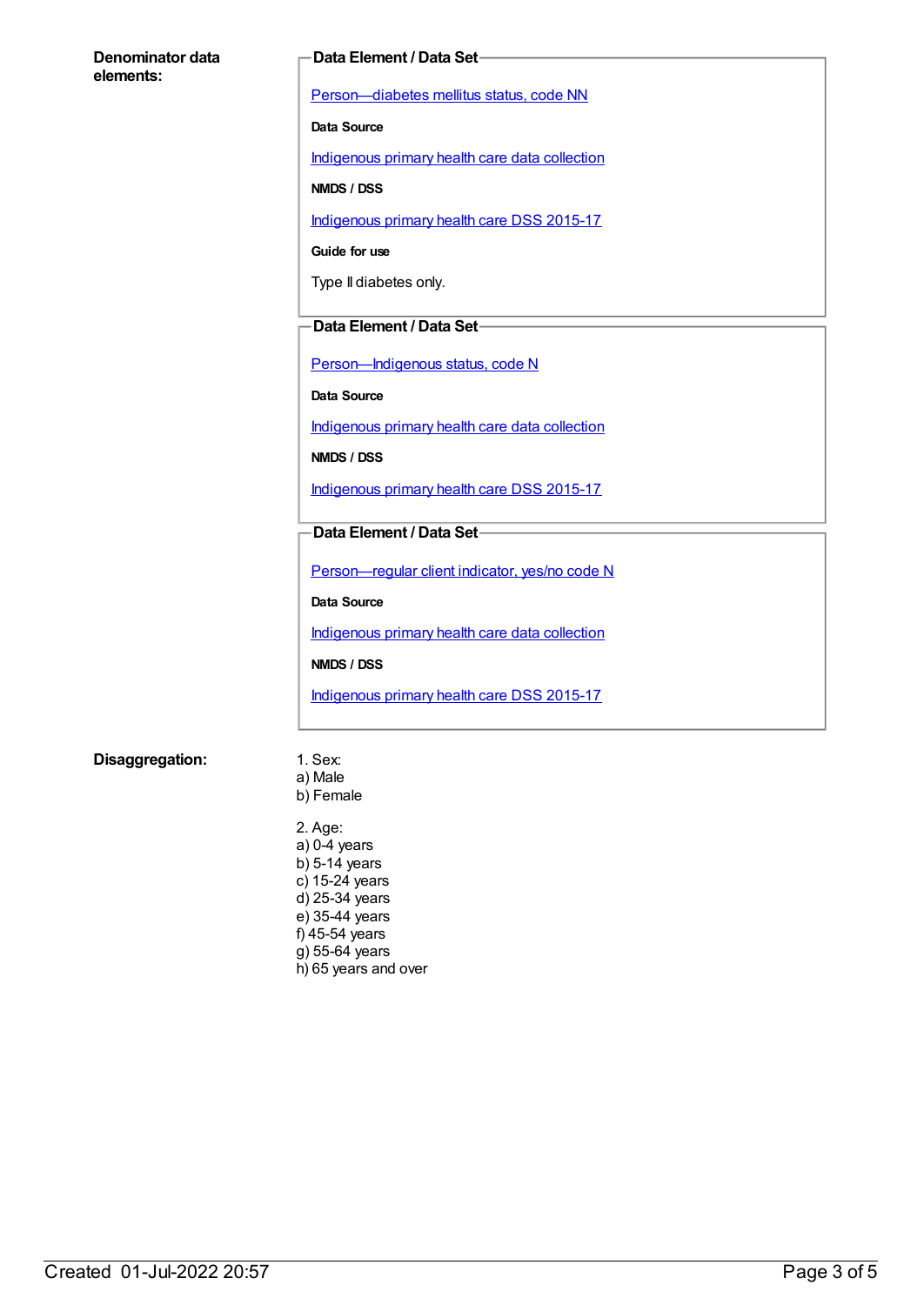| <b>Disaggregation data</b> |  |
|----------------------------|--|
| elements:                  |  |

#### **Data Element / Data Set**

Person-sex, code N

**Data Source**

[Indigenous](https://meteor.aihw.gov.au/content/430643) primary health care data collection

**NMDS / DSS**

[Indigenous](https://meteor.aihw.gov.au/content/585036) primary health care DSS 2015-17

### **Data Element / Data Set**

[Person—age,](https://meteor.aihw.gov.au/content/303794) total years N[NN]

**Data Source**

[Indigenous](https://meteor.aihw.gov.au/content/430643) primary health care data collection

**NMDS / DSS**

[Indigenous](https://meteor.aihw.gov.au/content/585036) primary health care DSS 2015-17

## **Representational attributes**

| <b>Representation class:</b> | Percentage |
|------------------------------|------------|
| Data type:                   | Real       |
| Unit of measure:             | Person     |
|                              |            |

### **Indicator conceptual framework**

| <b>Framework and</b> | Effective/Appropriate/Efficient |
|----------------------|---------------------------------|
| dimensions:          |                                 |

### **Data source attributes**

| Data sources: | Data Source                                    |
|---------------|------------------------------------------------|
|               | Indigenous primary health care data collection |
|               | Frequency                                      |
|               | 6 monthly                                      |
|               | Data custodian                                 |
|               | Australian Institute of Health and Welfare.    |

### **Source and reference attributes**

**Submitting organisation:** Australian Institute of Health and Welfare

Department of Health

# **Relational attributes**